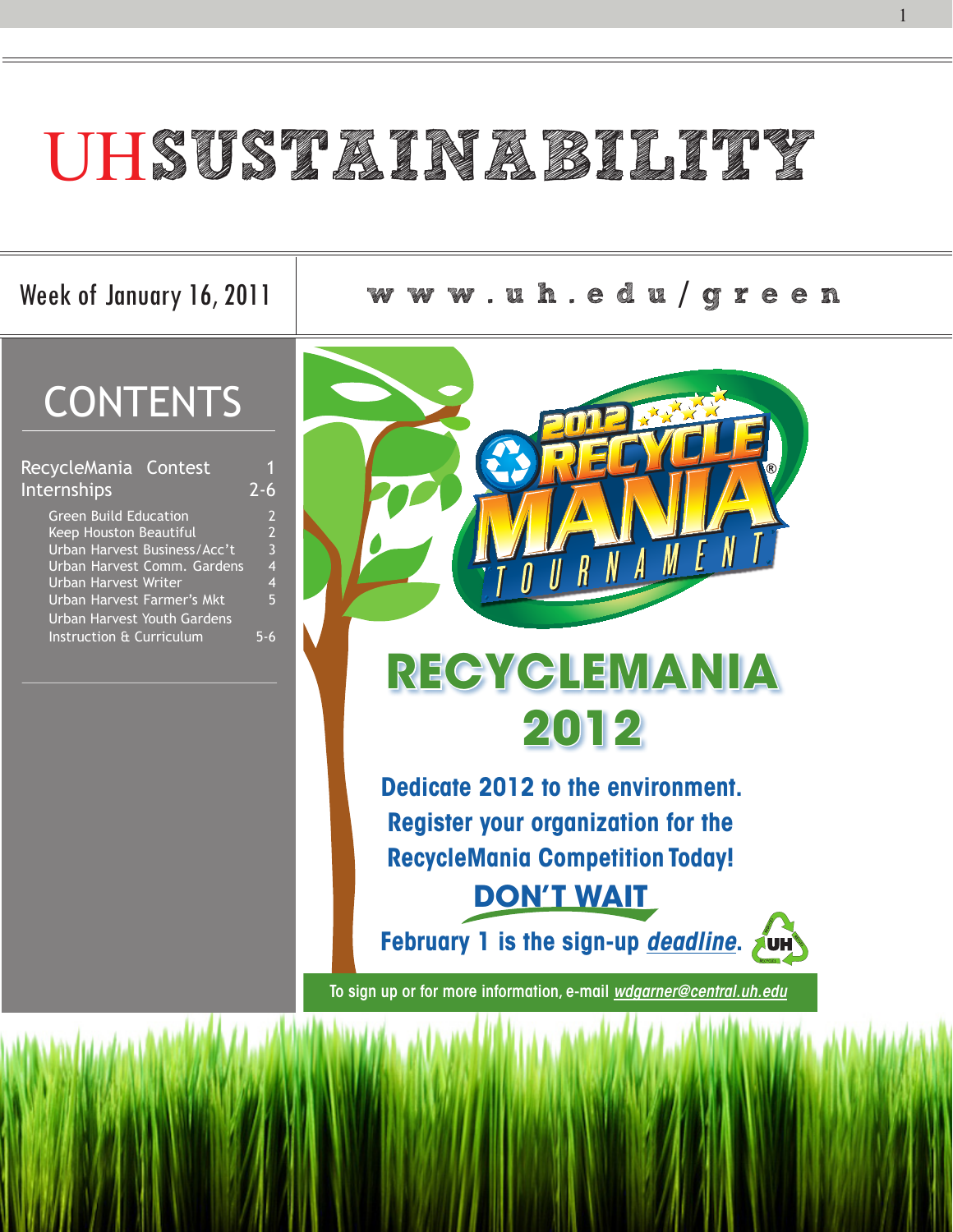### Green Build Education

Green building immersion opportunity: Volunteer with the Program Director of the City of Houston Green Building Resource Center serving the mission: " To enable the public to experience and learn more about healthy and energy, water, and material conserving design and construction; also known as Green Building." Ongoing activities include updating over 50 displays (and creating new displays) to educate the public about green building materials and strategies, preparing for green building tours and green building education seminars, updating the website (www.codegreenhouston.org), and collaborating with staff of the Texas Gulf Coast Chapter of the US Green Building Council. Volunteers will also benefit from exposure to many visitors from the building industry. Internship is offered for minimum 4 hrs/week, consecutively. Interested? Email the Director at steve. stelzer@houstontx.gov

### Communications, Grant Writing: Keep Houston Beautiful

Keep Houston Beautiful is the city's leading organization in beautification, litter reduction and recycling education. For 28 years, Keep Houston Beautiful has been reaching out to all segments of our community to educate and empower individuals to take greater responsibility for beautifying and enhancing Houston's environment. Each year's successes have created a cleaner and healthier city for all Houstonians. Keep Houston Beautiful strives to provide continuous education and public awareness efforts that support and promote sound waste management activities, plan, develop and implement neighborhood-based litter cleanup programs and activities, coordinate and implement landscaping improvements, as well as, maintain fiscal sustainability and accountability. Continued on next page. Email rbeaty@houstonbeautiful.org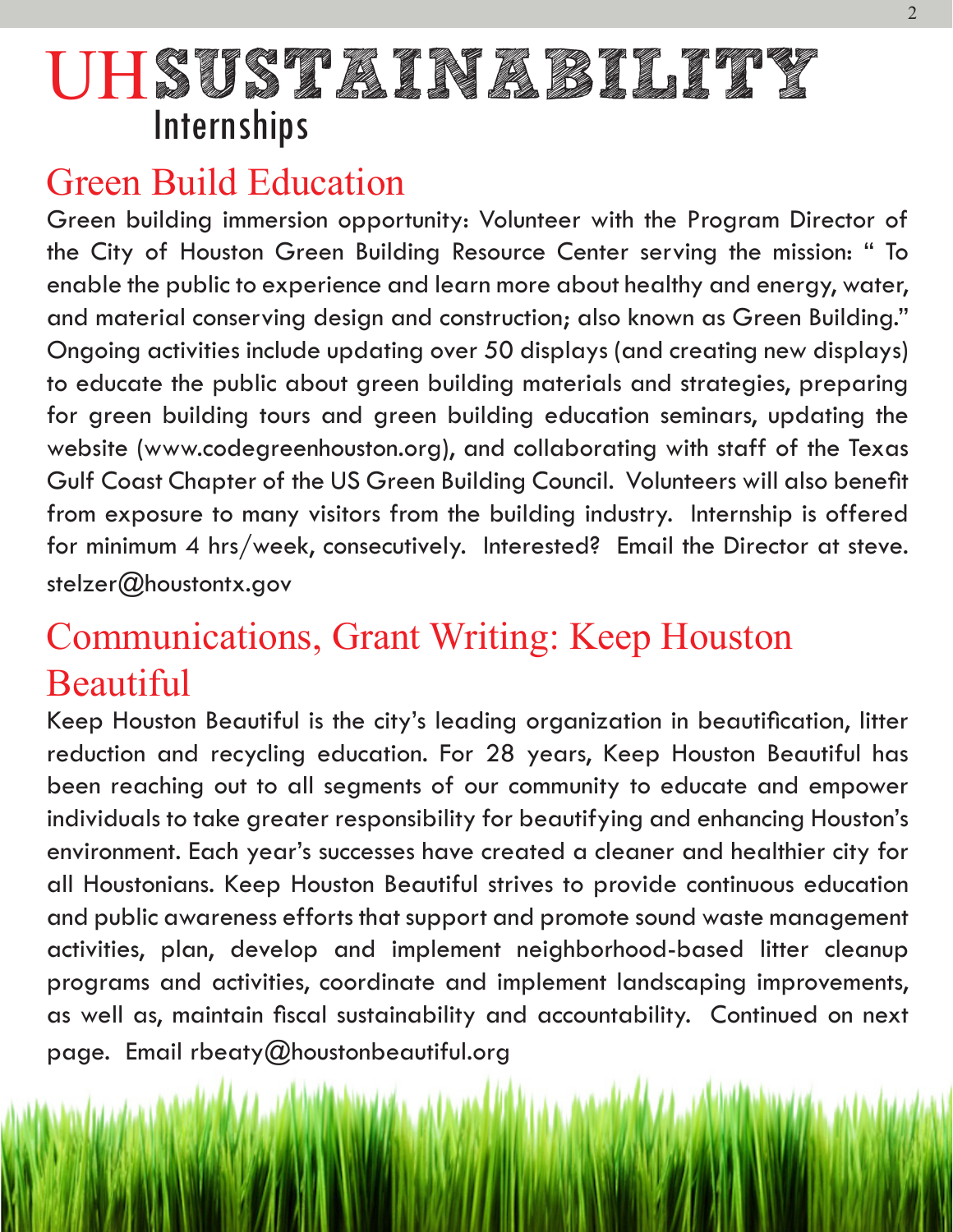### Keep Houston Beautiful con't

Job Duties:

Grant Writing; Keep Houston Beautiful has invested in a program that lists grant opportunities available through various organizations. The intern will be responsible for identifying grants that will be beneficial to the organization and completing and submitting those grant applications.; Assist community organizers with completing cleanup packets and registering their event with Keep Houston Beautiful and Site Box Score retrievals; Sending communications to KHB volunteer database; Assist with Adopt a Block processing

#### **Qualifications**

We can work with you on the number of hours needed. juli@urbanharvest.org or call 713-880-5540

# UH**SUSTAINABILITY Internships**

- Detail oriented with the ability to juggle a number of projects simultaneously
- Self starter who takes the initiative to get the job done
- Team player who is open-minded and flexible
- Must possess excellent verbal and written communication skills
- Proven experience and ability in graphic design highly preferred.
- Familiarity with Microsoft Word, Excel, Access, Outlook, PowerPoint, and HTML Programming
- Must be able to pass a criminal background check
- Must be professional, creative, and have a positive attitude

#### Urban Harvest Business/ Accounting Intern

This position will include any or all of the following:

- Accounts payable disbursements
- Schedules of disbursement in Excel
- Spreadsheets of expense reports
- Database management
- Comparison reports of budgets vs. actual
- Membership communications
- Department reports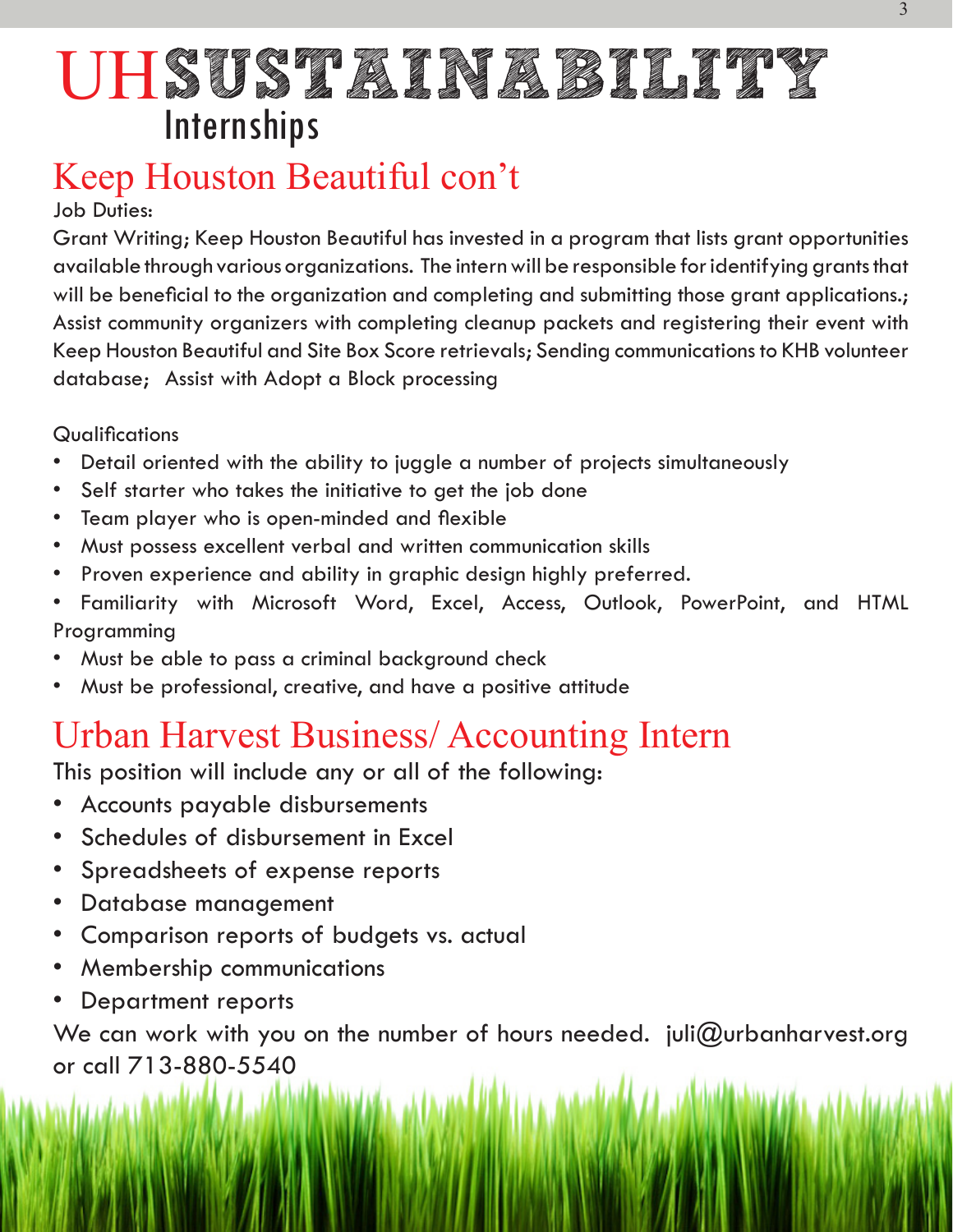### Urban Harvest Community Gardens Intern

Can include any or all of the following:

Gain/use knowledge of bioregional gardening, which includes information on vegetables, fruits, herbs and habitat plants; Assist community gardeners in maintaining gardens; Promote ecological pest management; Assist with managing gardens; Community building; Volunteer recruitment; Help build gardens

Physical requirements and working conditions

For more information contact Becky Blanton at becky@urbanharvest.org or call 713-682-9480

Ability to work with frequent interruption and to simultaneously supervise a variety of tasks; Ability to stand, stoop, reach and bend. Mobility of arms to reach, dexterity of hands to grasp and manipulate large and small objects.; ability to read small print; ability to stand for long periods; Ability to lift, push and/or pull objects, which may weigh approximate 50 pounds; Ability to work outdoors in a physically demanding environment; We can work with you on the number of hours needed

#### Urban Harvest Writer Intern

Writing is needed in all of our programs and can include any or all of the following:

articles for our newsletter; class descriptions for our website; farmers Market descriptions for the website and weekly newsletter; fundraising assistance; advertising for classes, farmers markets and community gardens; spanish translation is needed periodically, but not a requirement for internship We can work with you on the number of hours needed

Email gary@urbanharvest.org or call  $832-656-2819$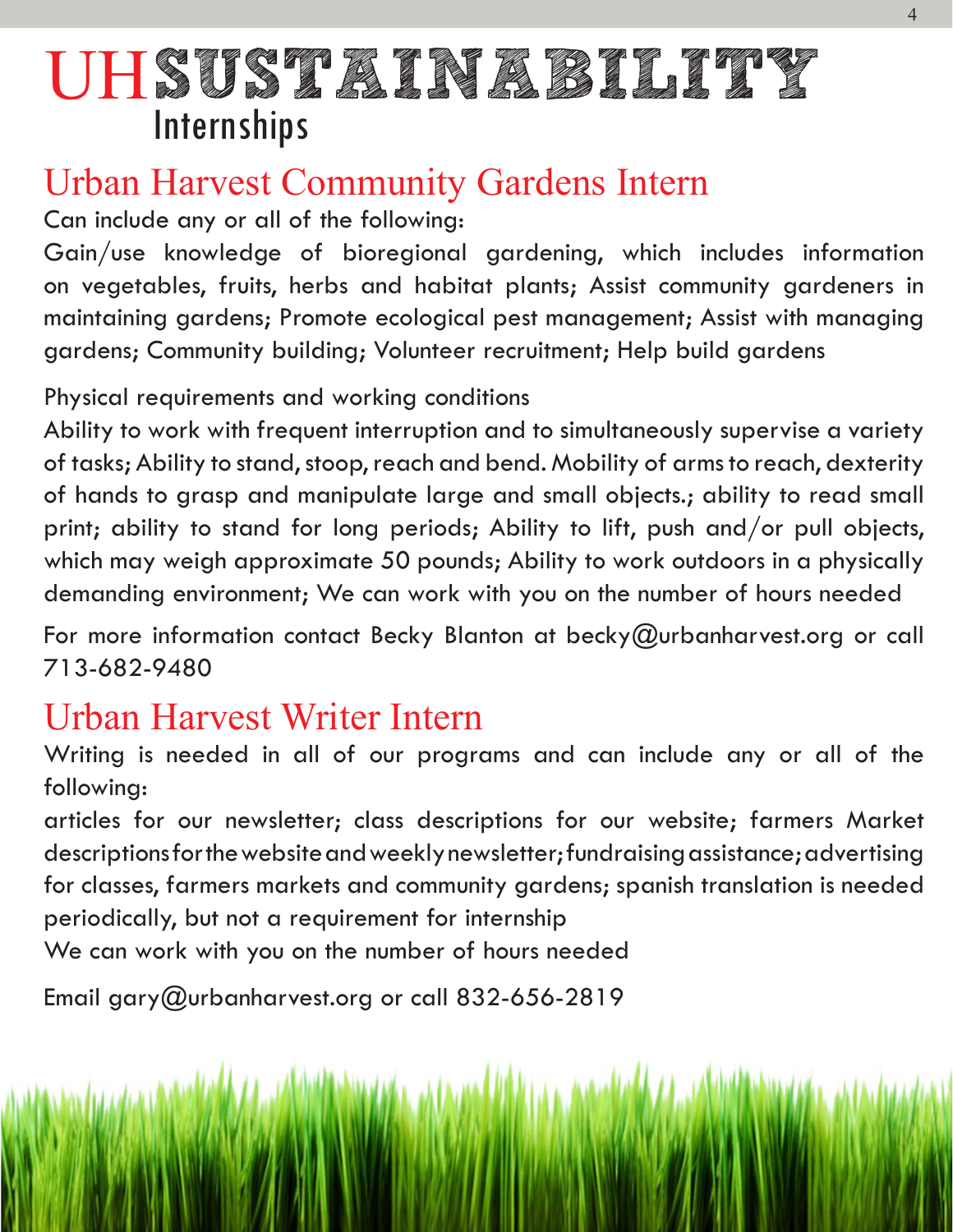### Urban Harvest Farmers Market Intern

Responsibilities include general operations at any of our five farmers markets. Work with the intern coordinator to design a program specific to your strengths and needs. This can include any or all of the following: small business management; general accounting; digital communications; marketing. We can work with you on the number of hours needed

Formore information contact Rebecca O'Brien at rebecca@urbanharvest. org or call 203-788-3886

### Urban Harvest Youth Garden Instructor and Outreach Coordinator Intern

To Apply send resume and cover letter to schoolandyouth  $@$  urbanharvest. org or call Carol Burton at 281-865-1966. Twelve hours weekly, but can be negotiated to fit your needs. Internship can include any or all of the following: TEACHING: Primary age group: Elementary School Students from PreK-5th Grade. Class size average between 10-20 students. Independently or with a mentor garden instructor, lead students through propagation, planting, cultivation, and maintenance activities in the school outdoor classroom; which will include vegetable gardening, and habitat gardens, orchard, compost area and pond. Con't on next page